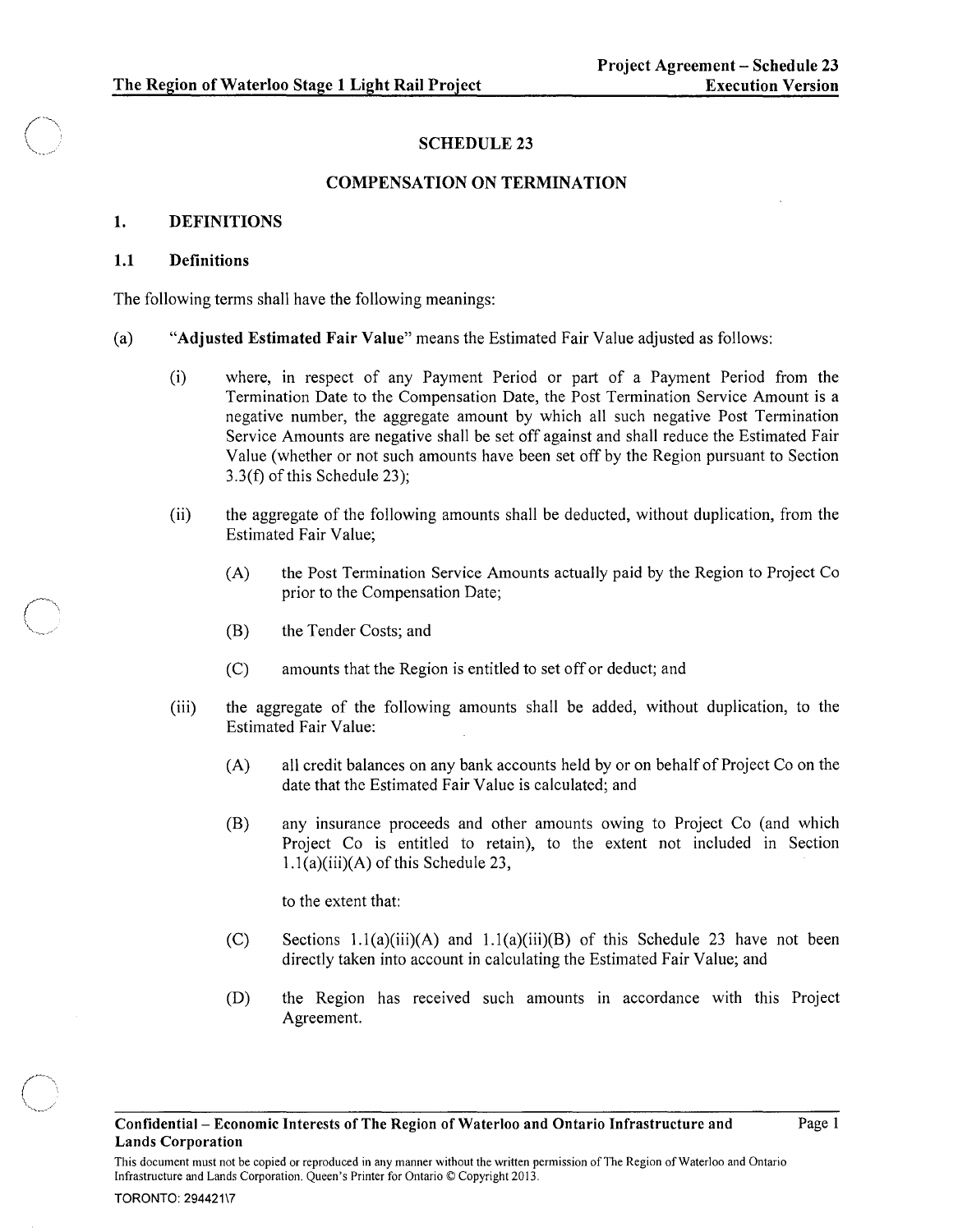Page 2

- (b) "Adjusted Highest Qualifying Tender Price" means the price offered by the Qualifying Tenderer (if any) with the highest tender price, adjusted as follows:
	- (i) where, in respect of any Payment Period or part of a Payment Period from the Termination Date to the Compensation Date, the Post Termination Service Amount is a negative number, the aggregate amount by which all such negative Post Termination Service Amounts are negative shall be set off against and shall reduce such highest tender price (whether or not such amounts have been set off by the Region pursuant to Section 3.3(f) of this Schedule 23);
	- (ii) the aggregate of the following amounts shall be deducted, without duplication, from such highest tender price:
		- (A) the Post Termination Service Amounts actually paid by the Region to Project Co prior to the Compensation Date;
		- (B) the Tender Costs; and
		- (C) amounts that the Region is entitled to set off or deduct; and
	- (iii) the aggregate of the following amounts shall be added, without duplication, to such highest tender price:
		- (A) all credit balances on any bank accounts held by or on behalf of Project Co on the date that the highest priced Qualifying Tender is received; and
		- (B) any insurance proceeds and other amounts owing to Project Co (and which Project Co is entitled to retain), to the extent not included in Section 1.1 (b)(iii)(A) of this Schedule 23,

to the extent that:

- (C) Sections  $1.1(b)(iii)(A)$  and  $1.1(b)(iii)(B)$  of this Schedule 23 have not been directly taken into account in that Qualifying Tender; and
- (D) the Region has received such amounts in accordance with this Project Agreement.
- (c) "Compensation Date" means either:
	- $(i)$  if Section 3.3 of this Schedule 23 applies, the earlier of:
		- (A) the date that the New Agreement is entered into; and
		- (B) the date on which the Region pays the Adjusted Highest Qualifying Tender Price to Project Co; or
	- (ii) if Section 3.4 of this Schedule 23 applies, the date that the Adjusted Estimated Fair Value has been agreed or determined.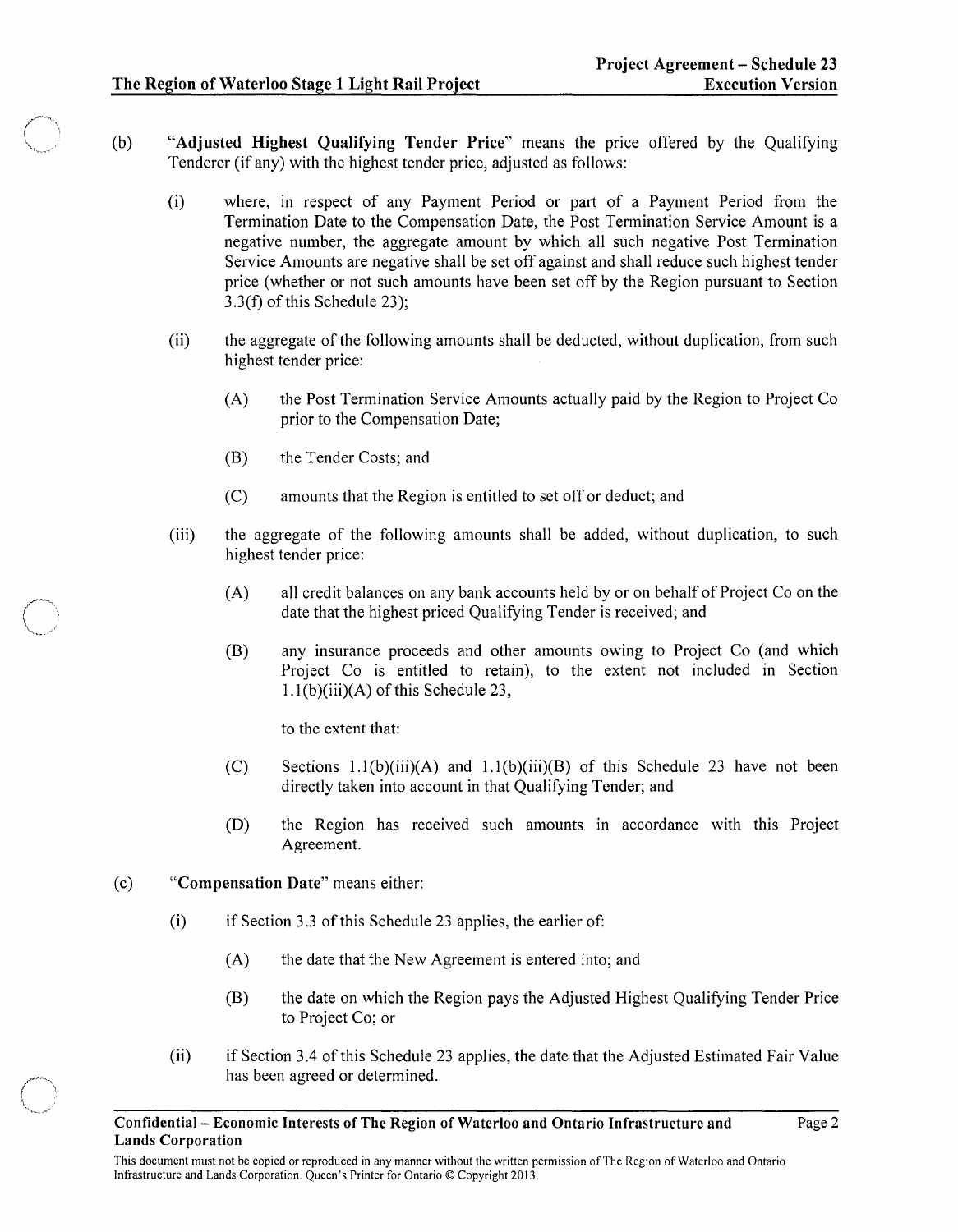(d) "Discount Rate" means a rate equal to  $((A + B) / C) + D$ , where:

 $A =$  the product of the outstanding principal amount of debt funded under the Lending Agreements on the date of calculation and the rate of interest applicable to such amount as shown in the Financial Model at Financial Close.

B = the product of the Equity Capital as at Financial Close and the Base Case Equity IRR.

 $C =$  the sum of the outstanding principal amount of debt funded under the Lending Agreements on the date of calculation and the Equity Capital as at Financial Close.

 $D =$  the yield to maturity on a benchmark Government of Canada bond of the same maturity as the average life of the outstanding principal amount of debt funded under the Lending Agreements on the date of calculation, minus the yield to maturity on a benchmark Government of Canada bond of the same maturity as the average life of the outstanding principal amount of debt funded under the Lending Agreements as shown in the Financial Model at Financial Close.

- (e) "Employee Termination Payments" means termination payments which are required under Applicable Law to be made to employees of Project Co or any Project Co Party as a direct result of terminating this Project Agreement (provided that Project Co or the relevant Project Co Party shall take commercially reasonable steps to mitigate its loss) and provided that, in calculating such amount, no account should be taken of any liabilities and obligations of Project Co or the relevant Project Co Party arising out of:
	- (i) contracts of employment or other agreements or arrangements entered into by Project Co or the relevant Project Co Party to the extent that such contracts of employment, agreements or arrangements were not entered into in connection with the Project; or
	- (ii) contracts of employment or other agreements or arrangements entered into by Project Co or the relevant Project Co Party other than in the ordinary course of business and on commercial arm's length terms, save to the extent that amounts would have arisen if such contracts or other agreements or arrangements had been entered into in the ordinary course of business and on commercial arm's length terms.
- (t) "Estimated Fair Value" means the amount determined in accordance with Section 3.4 of this Schedule 23.
- (g) "Region Default Termination Sum" has the meaning given in Section 2.1 (b) of this Schedule 23.
- (h) "Invoice Date" means the date that is the later of:
	- (i) the date on which the Region receives an invoice from Project Co for the relevant termination sum; and
	- (ii) the date on which the Region receives the supporting evidence required pursuant to Section 8.l(a) of this Schedule 23.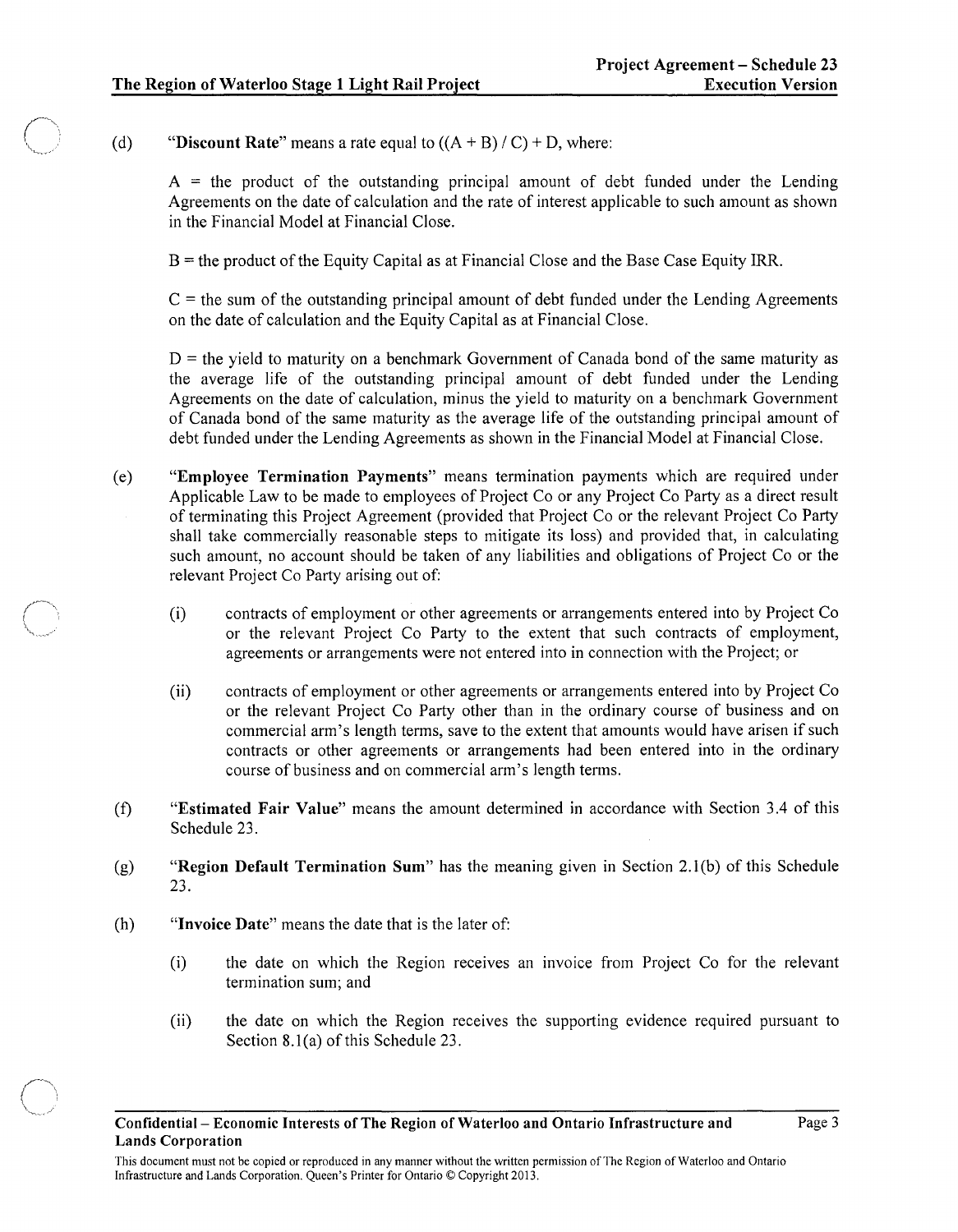$\overline{\phantom{a}}$ '\~~,

- (i) "Junior Debt Amount" means, at any time, the then outstanding principal amount of debt funded under the terms of the Lending Agreements by the Junior Lenders to Project Co, together with all interest accrued thereon at that time. For greater certainty, the Junior Debt Amount includes any amount funded under the terms of the Lending Agreements which has a fixed return without equity participation, step-up rights or rights to share in Project Co's excess cash flow and a coupon equal to or less than 150% of the coupon payable to the Senior Lenders and excludes the Junior Debt Makewhole.
- (j) "Junior Debt Makewhole" means, at any time, any amount (other than the Junior Debt Amount) then due and payable to the Junior Lenders under the Lending Agreements, including any "make whole" payments, breakage fees (less any breakage benefits) and all other fees, costs and expenses reasonably and properly incurred which Project Co is obligated to pay to the Junior Lenders pursuant to the Lending Agreements.
- (k) "Lending Agreements" means any or all of the agreements or instruments to be entered into by Project Co or any of its Affiliates relating to the financing of the Project Operations, including, for greater certainty, the Security Documents, any Hedging Agreement(s) and any agreements or instruments to be entered into by Project Co or any of its Affiliates relating to the rescheduling of their indebtedness in respect of the financing of the Project Operations or the refinancing of the Project Operations.
- (I) "Liquid Market" means that there are 2 or more willing parties (each of whom is capable of being a Suitable Substitute and of meeting the Qualification Criteria) in the market for agreements in Canada for the provision of operation, maintenance and rehabilitation services (and if the Termination Date occurs prior to Substantial Completion, design and construction services) to light rail transit systems under an alternative financing and procurement or similar model (where such agreements are the same as or similar to this Project Agreement) such that the retendering process in Section 3.3 of this Schedule 23 can reasonably be expected to result in a highest Qualifying Tender price broadly in the range of values that would reasonably be expected to be achieved calculating the Estimated Fair Value under Section 3.4 of this Schedule 23.
- (m) "Market Value Availability Deduction Amount" means for any Payment Period or part of a Payment Period, an amount equal to the Deductions for Availability Failures that were made from the Monthly Service Payment under the Payment Mechanism in the Payment Period immediately preceding the Termination Date, which were unavailable at the Termination Date but which have subsequently become available, whether as a result of the Region incurring Rectification Costs or otherwise.
- (n) "Maximum Service Payment" means the Monthly Service Payments payable at any time before any Deductions under the Payment Mechanism but allowing for indexation under the Payment Mechanism.
- (0) "New Agreement" means an agreement on substantially the same terms and conditions as this Project Agreement as at the Termination Date, but with the following amendments:
	- (i) if this Project Agreement is terminated prior to the Substantial Completion Date, then the Longstop Date shall be extended by a period to allow a New Project Co to achieve Substantial Completion prior to such extended Longstop Date;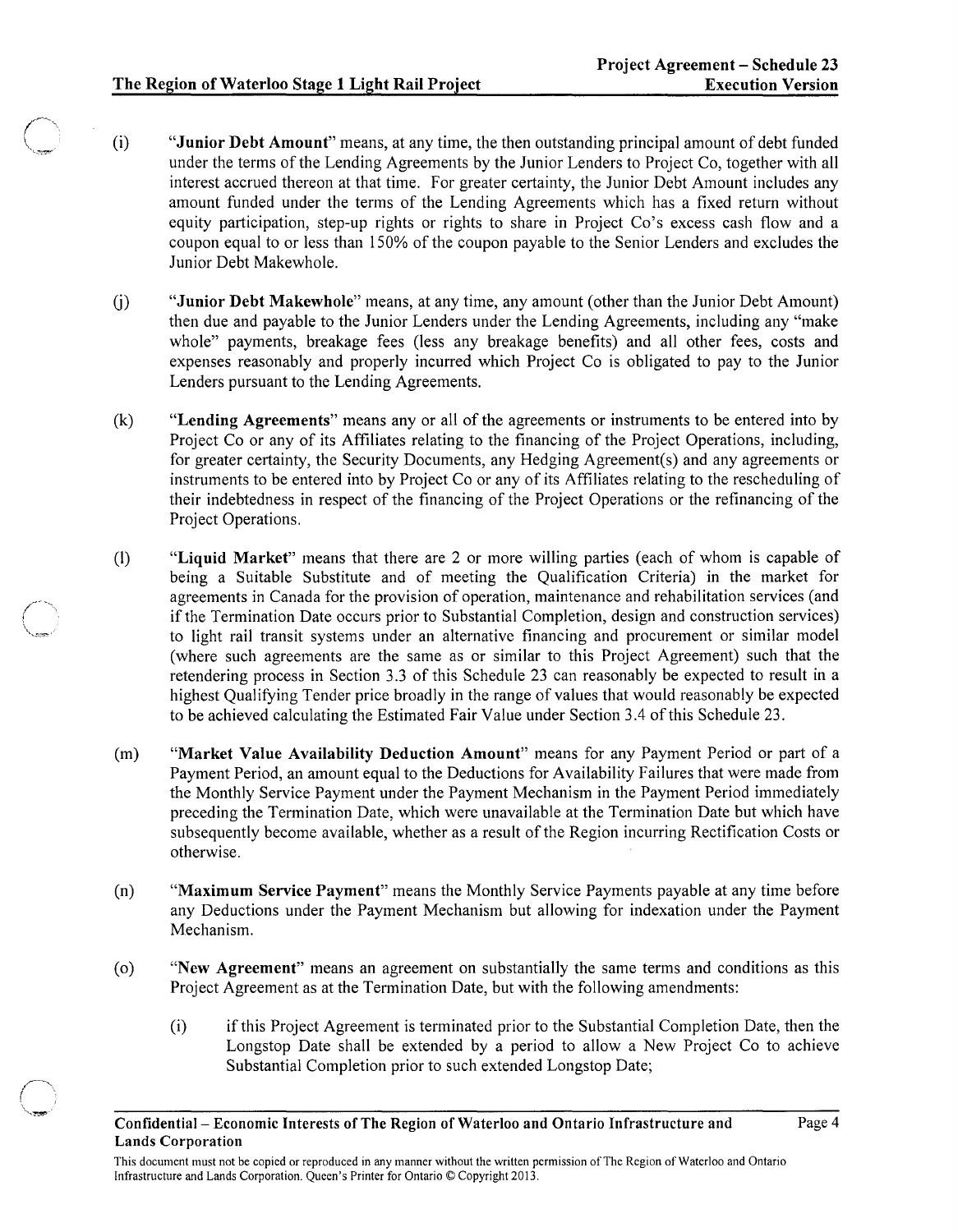- (ii) any accrued Failure Points shall be cancelled;
- (iii) the term of such agreement shall be equal to the term from the Termination Date until the Expiry Date; and
- (iv) any other amendments which do not adversely affect Project Co.
- (p) "New Project Co" means the person who has entered or who will enter into the New Agreement with the Region.
- (q) "Non-Default Termination Sum" has the meaning given in Section 4.1(b) of this Schedule 23.
- (r) "Post Termination Service Amount" means, for the purposes of Section 3.3 ofthis Schedule 23, for the whole or any part of a Payment Period for the period from the Termination Date to the Compensation Date, an amount equal to the Maximum Service Payment which would have been payable under this Project Agreement had this Project Agreement not been terminated, less an amount equal to the aggregate (without double counting) of:
	- (i) the Market Value Availability Deduction Amount for that Payment Period; and
	- (ii) the Rectification Costs incurred by the Region in that Payment Period.
- (s) "Prohibited Acts Termination Sum" has the meaning given to it in Section  $5.1(b)$  of this Schedule 23.
- (t) "Qualification Criteria" means the criteria that the Region requires tenderers to meet as part of the Tender Process, which (subject to compliance with Applicable Law) shall include the following:
	- (i) that the tenders confirm acceptance of the New Agreement terms;
	- (ii) that the tenderers have, and are able to demonstrate on an indicative basis on request, the financial ability to pay the lump sum tendered;
	- (iii) that tenderers may only bid on the basis of a single lump sum payment to be paid by the tenderer;
	- (iv) that the tenderer is experienced in performing the Maintenance and Rehabilitation Services or similar services;
	- (v) that the tenderer is experienced in performing the Operations Services or similar services;
	- (vi) that the technical solution proposed by the tenderers is capable of delivery and the tenderer is technically capable of delivery of the Project Operations; and
	- (vii) any other tender criteria established by the Region, acting reasonably.
- (u) "Qualifying Tender" means a tender that meets all of the Qualification Criteria.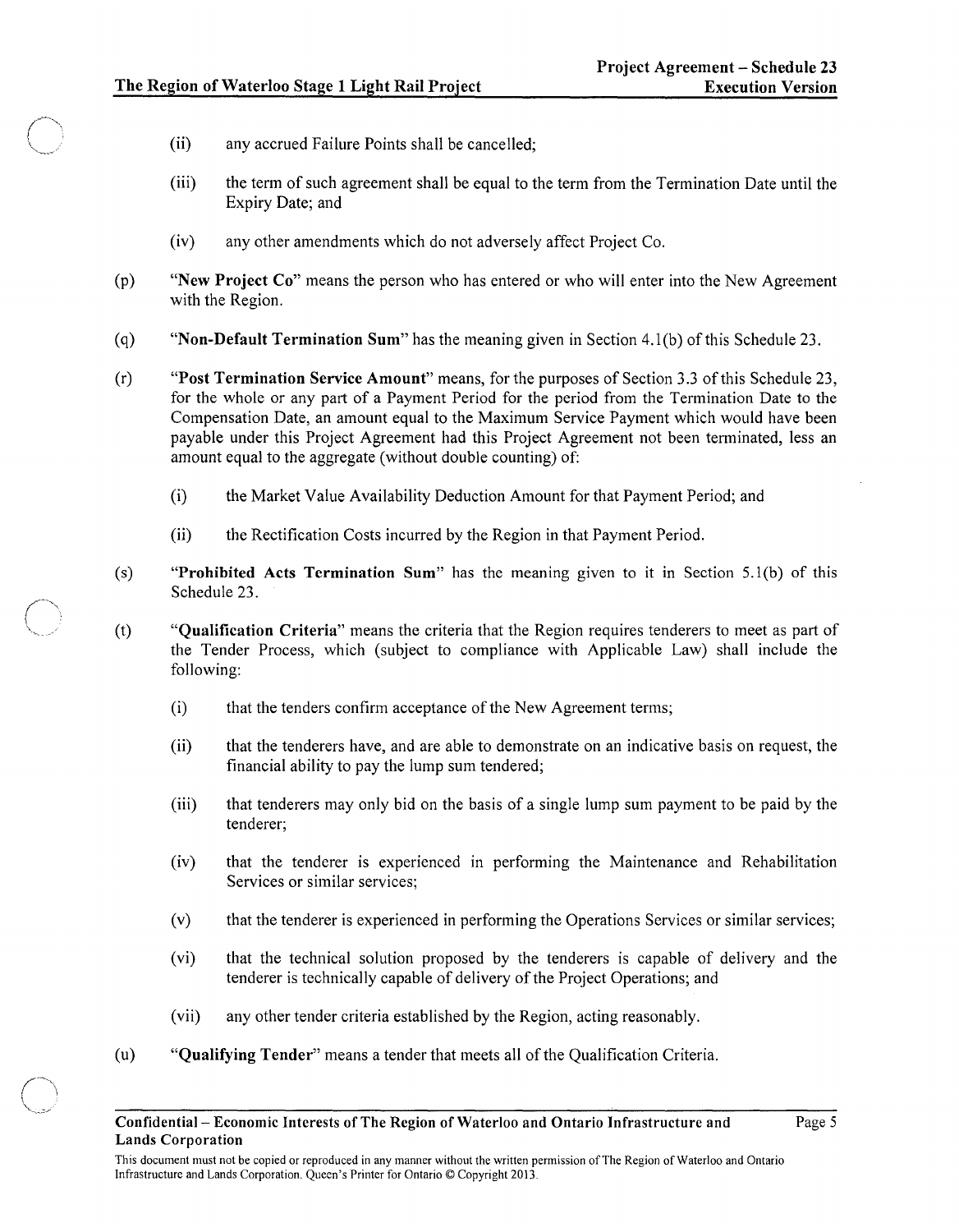- (v) "Qualifying Tenderer" means a tenderer who submits a Qualifying Tender.
- (w) "Rectification Costs" means, for the purposes of any Termination Date that occurs after the Substantial Completion Date, an amount equal to the reasonable and proper costs incurred by the Region in a particular Payment Period or part of a Payment Period in ensuring that the Maintenance and Rehabilitation Services and the Operations Services are carried out.
- (x) "Senior Debt Amount" means, at any time, the then outstanding principal amount of debt funded under the terms of the Credit Agreement by the Senior Lenders to Project Co and the then outstanding principal amount of the Senior Bonds issued to the Initial Senior Bondholders pursuant to the Bond Indenture, together with all interest accrued thereon at that time, provided that at any time where any portion of the interest payable to the Senior Lenders under the Lending Agreements is subject to the Hedging Agreement(s), accrued interest in respect of such portion of the interest payable to the Senior Lenders shall be calculated based on the fixed rate payable by Project Co under the Hedging Agreement(s) without regard to whether such fixed rate is payable directly to a Senior Lender or to the Hedge Provider(s) under the Hedging Agreement(s) and all references to interest payable to the Senior Lenders under this Project Agreement shall be construed accordingly. For greater certainty, the Senior Debt Amount excludes the Senior Debt Makewhole.
- (y) "Senior Debt Makewhole" means, (i) at any time, any amount (other than the Senior Debt Amount) then due and payable to the Senior Lenders under the Lending Agreements with respect to the Senior Debt Amount, including any "make whole" payments, breakage costs (less any breakage benefits) and all other fees, costs and expenses reasonably and properly incurred which Project Co is obligated to pay to the Senior Lenders pursuant to the Lending Agreements with respect to the Senior Debt Amount; and (ii) any swap breakage costs (less breakage benefits), if any, then due and payable to the Hedge Provider(s) under the Hedging Agreement(s) entered into with respect to the Senior Debt Amount.
- (z) "Subcontractor Losses" means, subject to Project Co's obligations under this Project Agreement to limit any compensation to Subcontractors:
	- (i) the amount reasonably and properly payable by Project Co to the Construction Contractor under the terms of the Construction Contract as a direct result of the termination of this Project Agreement (including any reasonable commercial breakage fee), provided that such amount shall be reduced to the extent that Project Co or the Subcontractors fail to take commercially reasonable steps to mitigate such amount; and
	- (ii) the amount reasonably and properly payable by Project Co to the OM&R Contractor (or, as applicable, any Maintenance and Rehabilitation Contractor under the terms of the Maintenance and Rehabilitation Contract and any Operations Contractor under the terms of the Operations Contract) as a direct result of the termination of this Project Agreement (including any reasonable commercial breakage fee), provided that such amount shall be reduced to the extent that Project Co or the Subcontractors fail to take commercially reasonable steps to mitigate such amount,

provided that, in each case, no account should be taken of any liabilities and obligations of Project Co to the Subcontractors arising out of:

o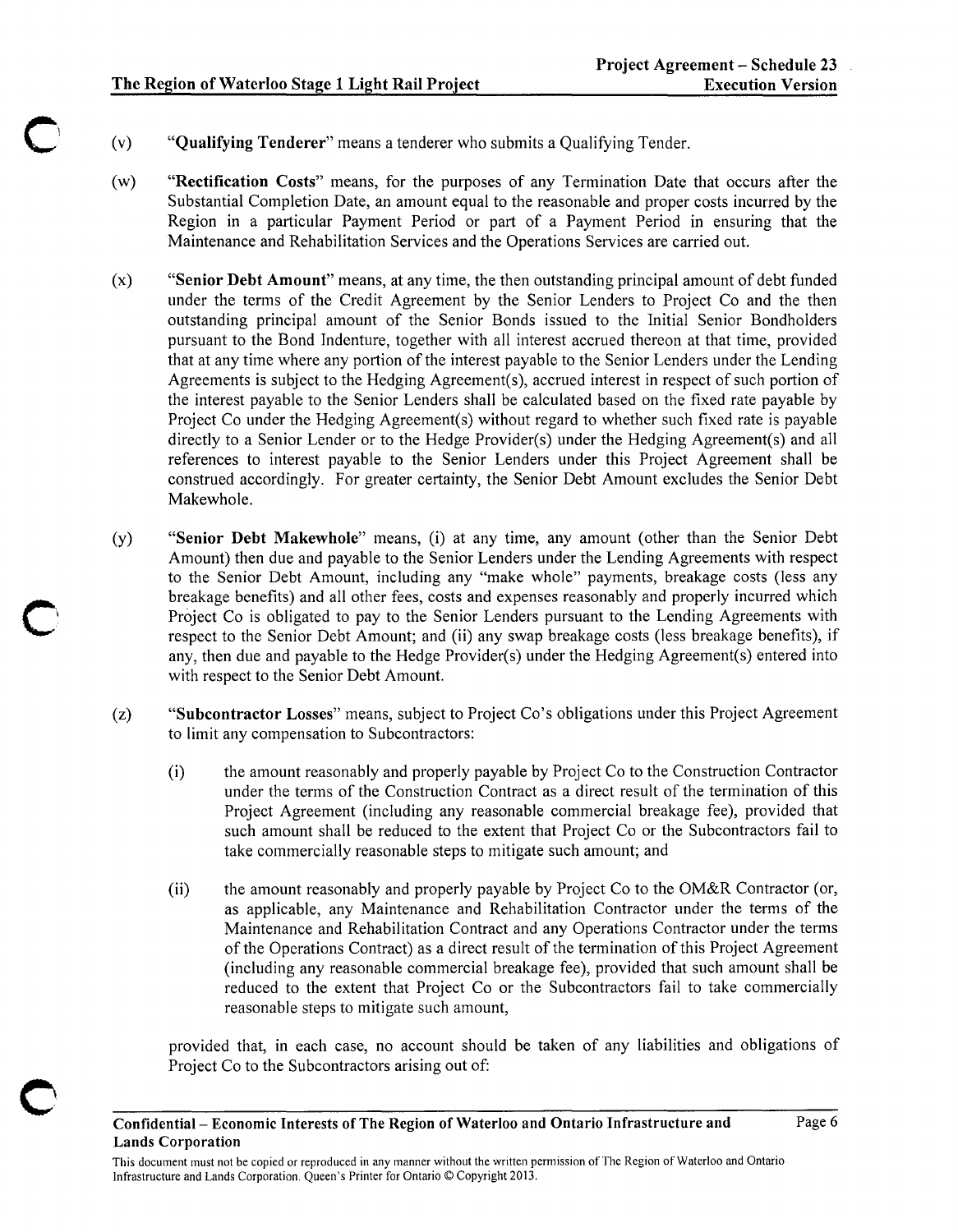- (iii) any loss of overhead or profit of such Subcontractor relating to any period or costs after the Termination Date (save to the extent the same are properly included in any reasonable commercial breakage fee set out in any of the Ancillary Documents);
- (iv) agreements or arrangements entered into by Project Co or the Subcontractors to the extent that such agreements or arrangements were not entered into in connection with those parties' obligations in relation to the Project; or
- (v) agreements or arrangements entered into by Project Co or the Subcontractors other than in the ordinary course of business and on commercial arm's length terms, save to the extent that amounts would have arisen if such agreements or arrangements had been entered into in the ordinary course of business and on commercial arm's length terms.
- (aa) "Tender Costs" means the reasonable and proper costs of the Region incurred in carrying out the Tender Process or in connection with any calculation of the Estimated Fair Value.
- (bb) "Tender Process" means the process by which the Region requests tenders from any parties interested in entering into a New Agreement, evaluates the responses from those interested parties and enters into a New Agreement with a new Project Co, in accordance with Section 3.3 of this Schedule 23.
- (cc) "Tender Process Monitor" has the meaning given in Section  $3.3(g)$  of this Schedule 23.

## 2. COMPENSATION ON TERMINATION FOR REGION DEFAULT OR CONVENIENCE

### 2.1 Compensation

- (a) If Project Co terminates this Project Agreement pursuant to Section 46 of this Project Agreement or the Region terminates this Project Agreement pursuant to Section 47.3 of this Project Agreement, the Region shall pay to Project Co the Region Default Termination Sum.
- (b) The "Region Default Termination Sum" shall be an amount equal to the aggregate of:
	- (i) the Senior Debt Amount and the Senior Debt Makewhole;
	- (ii) the Junior Debt Amount and the Junior Debt Makewhole;
	- (iii) any amount payable by the Region to Project Co in accordance with Sections 43 .2(b) and 44.2(b) of this Project Agreement;
	- (iv) the Employee Termination Payments and the Subcontractor Losses;
	- (v) any reasonable costs properly incurred by Project Co to wind up its operations; and
	- (vi) an amount which, if paid on the Termination Date and taken together with alI dividends and other Distributions paid on or made in respect of the Equity Capital on or before the Termination Date and taking account of the actual timing of all such payments, but, in any event, excluding all amounts (whether for costs, overhead, profit or otherwise) after the Termination Date, gives a nominal internal rate of return to the Termination Date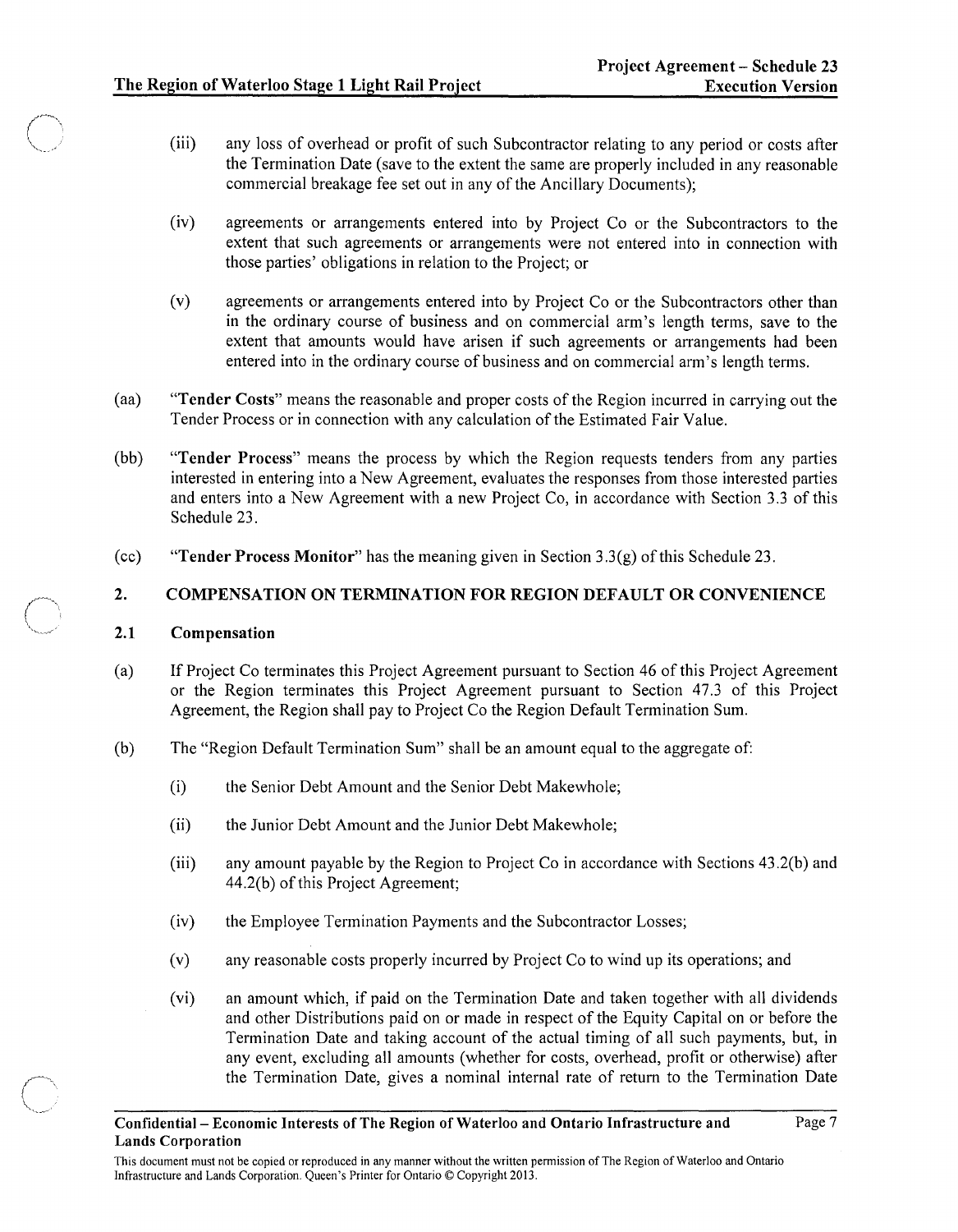equal to the Base Case Equity IRR on the amount paid for the Equity Capital (to the extent that such Equity Capital has been applied by Project Co for the purposes of the Project);

LESS, the aggregate (without double counting) of the following, to the extent it is a positive amount:

- (vii) all credit balances on any bank accounts held by or on behalf of Project Co on the Termination Date and the value of any insurance proceeds due to Project Co or to which Project Co would have been entitled had insurance been maintained in accordance with the requirements of this Project Agreement (save where such insurance proceeds are to be applied in reinstatement, restoration or replacement, or, in the case of third party legal liability, in satisfaction of the claim, demand, proceeding or liability or where the Region is required to procure insurances and to make proceeds available to Project Co under this Project Agreement and it has failed to do so) or sums due and payable from third parties other than sums wholly unrelated to the Project Operations, the Project and this Project Agreement (but only when received from third parties) but excluding any claims under any Subcontracts or claims against other third parties which have not been determined or have been determined but not yet paid, provided that, in such case, Project Co shall assign any such rights and claims under the Subcontracts or claims against other third parties (other than claims against other third parties wholly unrelated to the Project Operations, the Project and this Project Agreement) to the Region and, at no additional cost to Project Co, give the Region reasonable assistance in prosecuting such claims;
- (viii) to the extent realized before the Invoice Date, the market value of any other assets and rights of Project Co (other than those transferred to the Region pursuant to this Project Agreement) less liabilities of Project Co properly incurred in carrying out its obligations under this Project Agreement as at the Termination Date, provided that no account should be taken of any liabilities and obligations of Project Co arising out of:
	- (A) agreements or arrangements entered into by Project Co to the extent that such agreements or arrangements were not entered into in connection with Project Co's obligations in relation to the Project; or
	- (B) agreements or arrangements entered into by Project Co other than in the ordinary course of business and on commercial arm's length terms, save to the extent that liabilities and obligations would have arisen if such agreements or arrangements had been entered into in the ordinary course of business and on commercial arm's length terms; and
- (ix) amounts which the Region is entitled to set off pursuant to Section 34.12(a)(i) of this Project Agreement,

provided that the Region Default Termination Sum shall never be less than the aggregate of the Senior Debt Amount, the Senior Debt Makewhole, the Junior Debt Amount and the Junior Debt Makewhole.

This document must not be copied or reproduced in any manner without the written permission of The Region of Waterloo and Ontario Infrastructure and Lands Corporation. Queen's Printer for Ontario © Copyright 2013.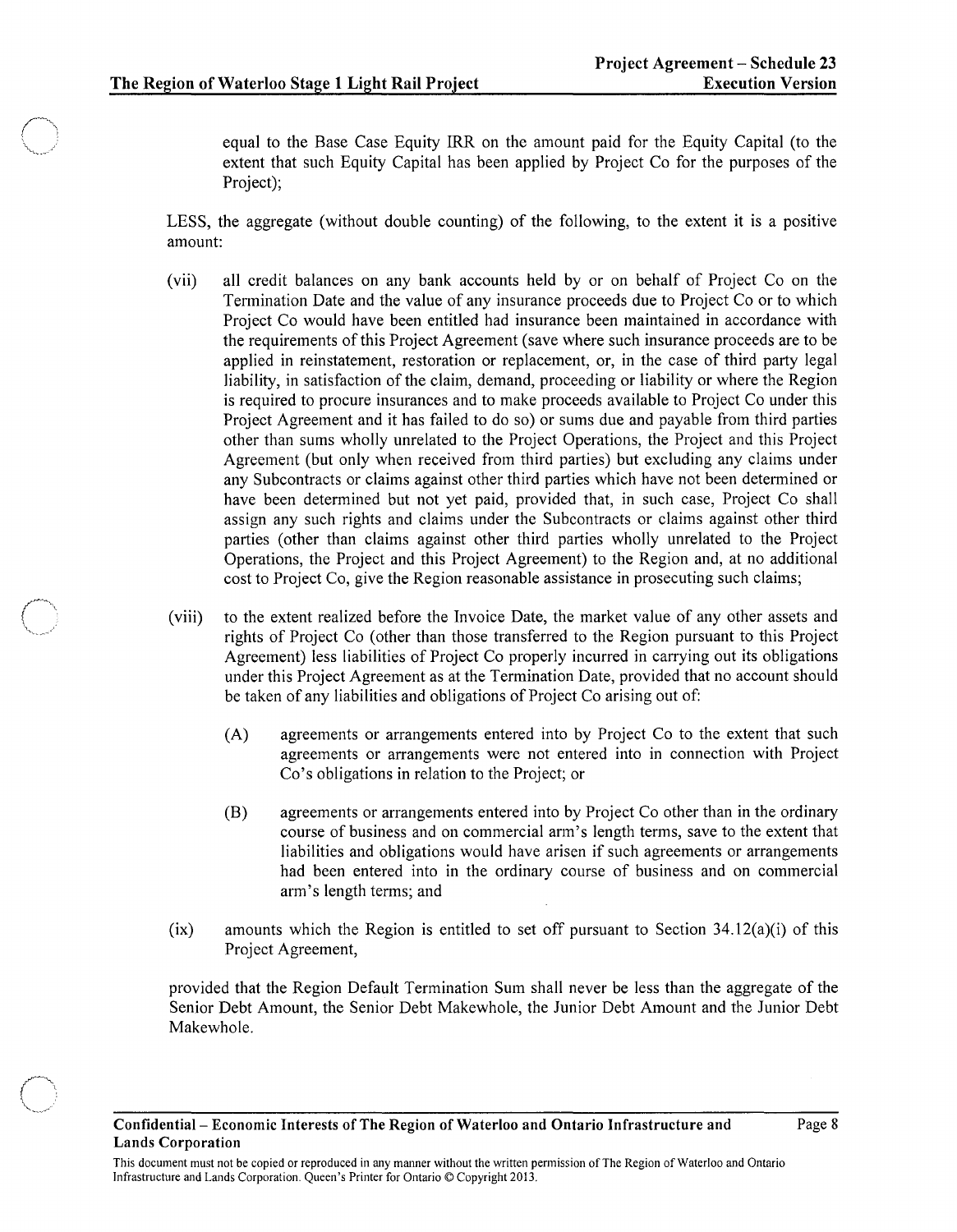- (c) To the extent that such assets and rights referred to in Section 2.1(b)(viii) are not realized and applied pursuant thereto, Project Co shall, on payment of the Region Default Termination Sum, assign such assets and rights to the Region.
- (d) The Region shall pay the Region Default Termination Sum in accordance with Section 8 of this Schedule 23.

## **3. COMPENSATION FOR PROJECT CO DEFAULT**

### **3.1 Compensation**

 $\bigcirc$  .  $\,$ 

 $\bigcap$ 

 $\cdots$  .  $\cdots$   $\cdots$   $\cdots$ 

(a) Save and except where Sections 5 or 6 of this Schedule 23 apply, if the Region terminates this Project Agreement pursuant to Section 45 of this Project Agreement, the Region shall pay to Project Co either the Adjusted Highest Qualifying Tender Price according to the retendering procedure set out in Section 3.3 of this Schedule 23 or the Adjusted Estimated Fair Value according to the no retendering procedure set out in Section 3.4 of this Schedule 23, as applicable.

### **3.2 Retendering Election**

- (a) The Region shall be entitled to retender the provision of the Project Operations in accordance with Section 3.3 of this Schedule 23 and the provisions thereof shall apply if:
	- (i) the Region notifies Project Co on or before the date falling 30 days after the Termination Date; and
	- (ii) there is a Liquid Market,

but, otherwise, the Region shall require a determination in accordance with the no retendering procedure set out in Section 3.4 of this Schedule 23 and the provisions thereof shall apply.

(b) Until it is determined that the basis for determining the compensation to Project Co will be the no retendering procedure set out in Section 3.4 of this Schedule 23, Project Co shall continue to perform the Maintenance and Rehabilitation Services and the Operations Services and the Region shall pay Project Co in accordance with Section  $3.3(e)$  of this Schedule 23.

### **3.3 Retendering Procedure**

- (a) The objective of the Tender Process shall be to enter into a New Agreement with a Qualifying Tenderer.
- (b) The Region shall commence the Tender Process promptly after delivering the notice pursuant to Section 3.2(a) of this Schedule 23 and use commercially reasonable efforts to complete the Tender Process as soon as practicable.
- (c) The Region shall, as soon as reasonably practicable, notify Project Co of the Qualification Criteria and the other requirements and terms of the Tender Process, including the timing of the Tender Process and shall act reasonably in setting such requirements and terms.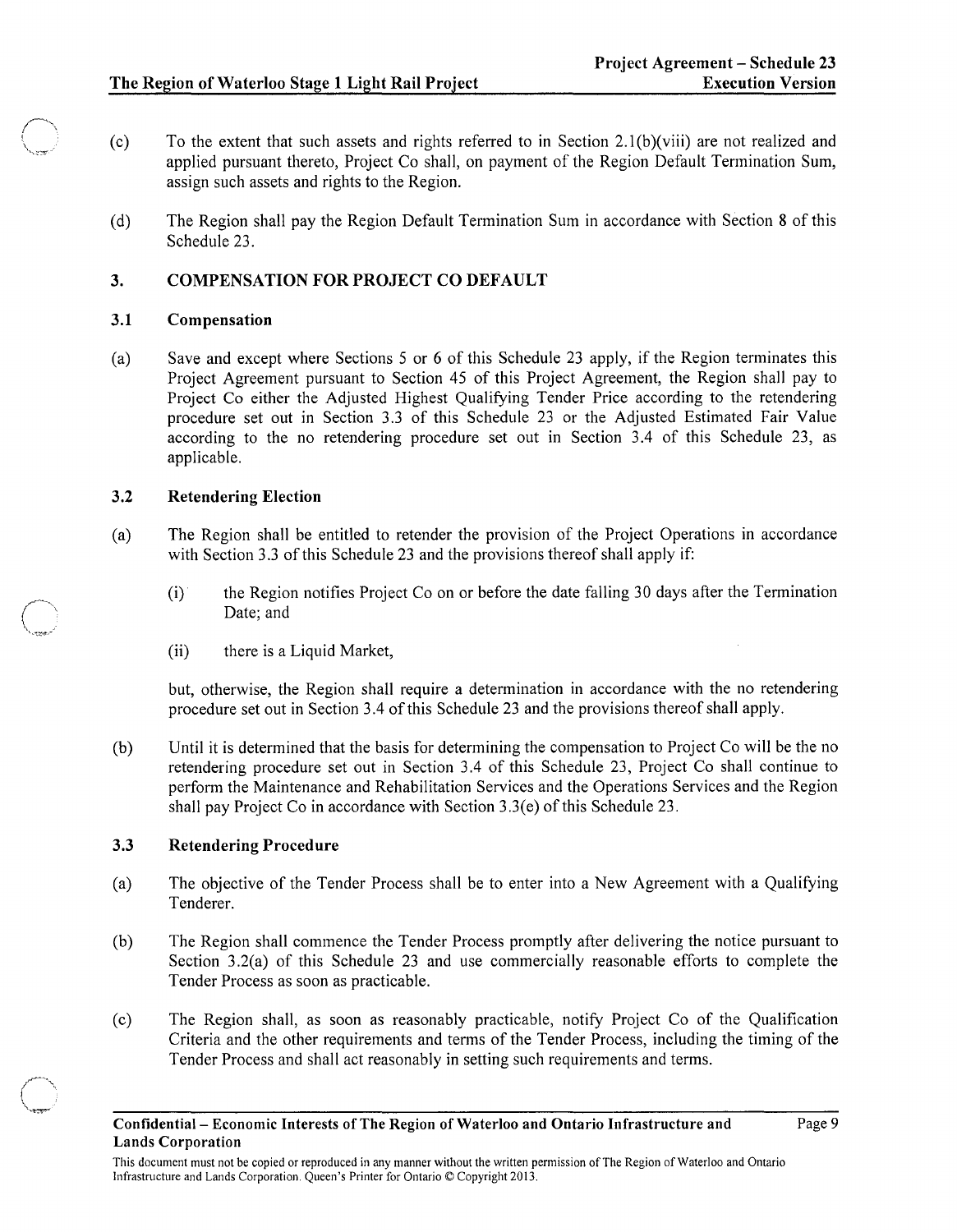- (d) Project Co authorizes the release of any information by the Region under the Tender Process which would otherwise be prevented under Section 52 of this Project Agreement that is reasonably required as part of the Tender Process.
- ( e) Project Co shall continue to perform the Maintenance and Rehabilitation Services and the Operations Services, and, for all or any part of a Payment Period falling within the period from the Termination Date to the Compensation Date, the Region shall pay to Project Co:
	- (i) the Post Termination Service Amount for each completed Payment Period, on or before the date falling 20 Business Days after the end of that Payment Period; and
	- (ii) the Post Termination Service Amount for the period from the end of the last completed Payment Period until the Compensation Date, on or before the date falling 30 days after the Compensation Date.
- (f) If any Post Termination Service Amount is negative, then the amount by which the Post Termination Service Amount is negative shall be carried forward and may be set off against any future positive Post Termination Service Amounts.
- (g) Project Co may, at its own cost, appoint a person (the "Tender Process Monitor") to monitor the Tender Process for the purpose of monitoring and reporting to Project Co and the Lenders on the Region's compliance with the Tender Process. The Tender Process Monitor shall enter into a confidentiality agreement with the Region in a form acceptable to the Region and shall be entitled to attend all meetings relating to the Tender Process, inspect copies of all the tender documentation and bids and make representations to the Region as to compliance with the Tender Process. The Region shall not be bound to consider or act upon such representations. The Tender Process Monitor will not disclose confidential information to Project Co or the Lenders but shall be entitled to advise Project Co and the Lenders on whether it considers that the Region has acted in accordance with the Tender Process and correctly determined the Adjusted Highest Qualifying Tender Price.
- (h) As soon as practicable after tenders have been received, the Region shall, acting reasonably, review and assess the Qualifying Tenders and shall notify Project Co of the Adjusted Highest Qualifying Tender Price.
- (i) If Project Co refers a Dispute relating to the Adjusted Highest Qualifying Tender Price to dispute resolution in accordance with Schedule 27 - Dispute Resolution Procedure, the Region shall, irrespective of such Dispute, be entitled to enter into a New Agreement.
- U) The Region shall pay the Adjusted Highest Qualifying Tender Price in accordance with Section 8 of this Schedule 23.
- (k) The Region may elect, by notice to Project Co at any time prior to the Region ascertaining the Adjusted Highest Qualifying Tender Price, to follow the no retendering procedure set out in Section 3.4 of this Schedule 23. In addition, the Region shall follow such no retendering procedure if:
	- (i) only one Qualifying Tender is received; or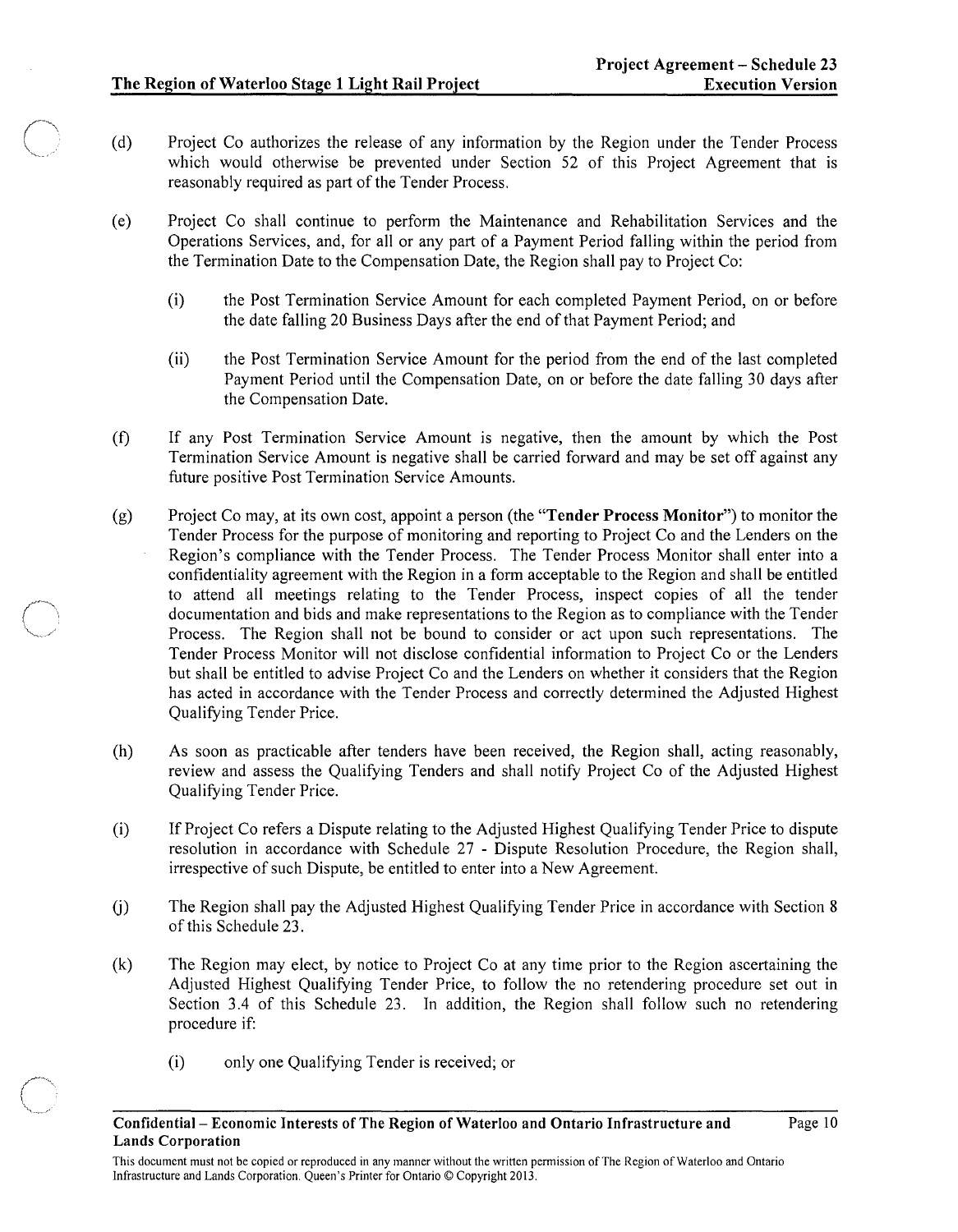- (ii) a New Agreement has not been entered into and compensation paid under Section 8.2 on or before the date falling 18 months after the Termination Date.
- (I) Project Co may give written notice to the Region at any time after the Termination Date and prior to the date for receipt of Qualifying Tenders that a Liquid Market does not exist (or shall not exist on the date for receipt of Qualifying Tenders). If the Region is in agreement with such notice, the provisions of Section 3.4 of this Schedule 23 shall apply. If the Region provides a written response within 10 Business Days of receipt of such notice stating that it is in disagreement with that notice or if no written response is provided by the Region within such 10 Business Day period, the matter shall be referred for determination in accordance with Schedule 27 - Dispute Resolution Procedure.

### 3.4 No Retendering Procedure

 $\bigcirc$ 

o

- (a) Subject to Section 3.4(b) of this Schedule 23, if the provisions of this Section 3.4 apply, Project Co shall not be entitled to receive any Post Termination Service Amount.
- (b) If the Region elects to require a determination in accordance with this Section 3.4 after it has elected to follow the procedure set out in Section 3.3 of this Schedule 23, then the Region shall continue to pay to Project Co each Post Termination Service Amount until the Compensation Date in accordance with Section 3.3 of this Schedule 23.
- (c) In determining the Estimated Fair Value, the Parties shall be obliged to follow the principles set out below:
	- (i) All forecast amounts should be calculated in nominal terms as at the Termination Date. Where relevant, adjustments for forecast inflation between the date of calculation and the forecast payment date(s), as set out in this Project Agreement, will be made and, if made, will use an assumed inflation rate of 2% per annum.
	- (ii) The Estimated Fair Value shall be calculated using the following formula (without double counting):

 $(A - B - C) - D$ 

Where:

 $A =$  the present value of the following payments to the extent that, as at the Termination Date, such payments have not yet been paid and are forecast to be made from the Termination Date to the Expiry Date, assuming that no Deductions will be made over that period, discounted at the Discount Rate: the Monthly Service Payments, the Substantial Completion Payment and the Milestone Payments

 $B = a$  contingency amount based on a reasonable risk assessment of any cost overruns that may reasonably arise (including in respect of any matter referred to in this Section 3.4(c)(ii) of this Schedule 23) whether or not forecast in the relevant base case and represented in the Financial Model as of the date of Financial Close, discounted at the Discount Rate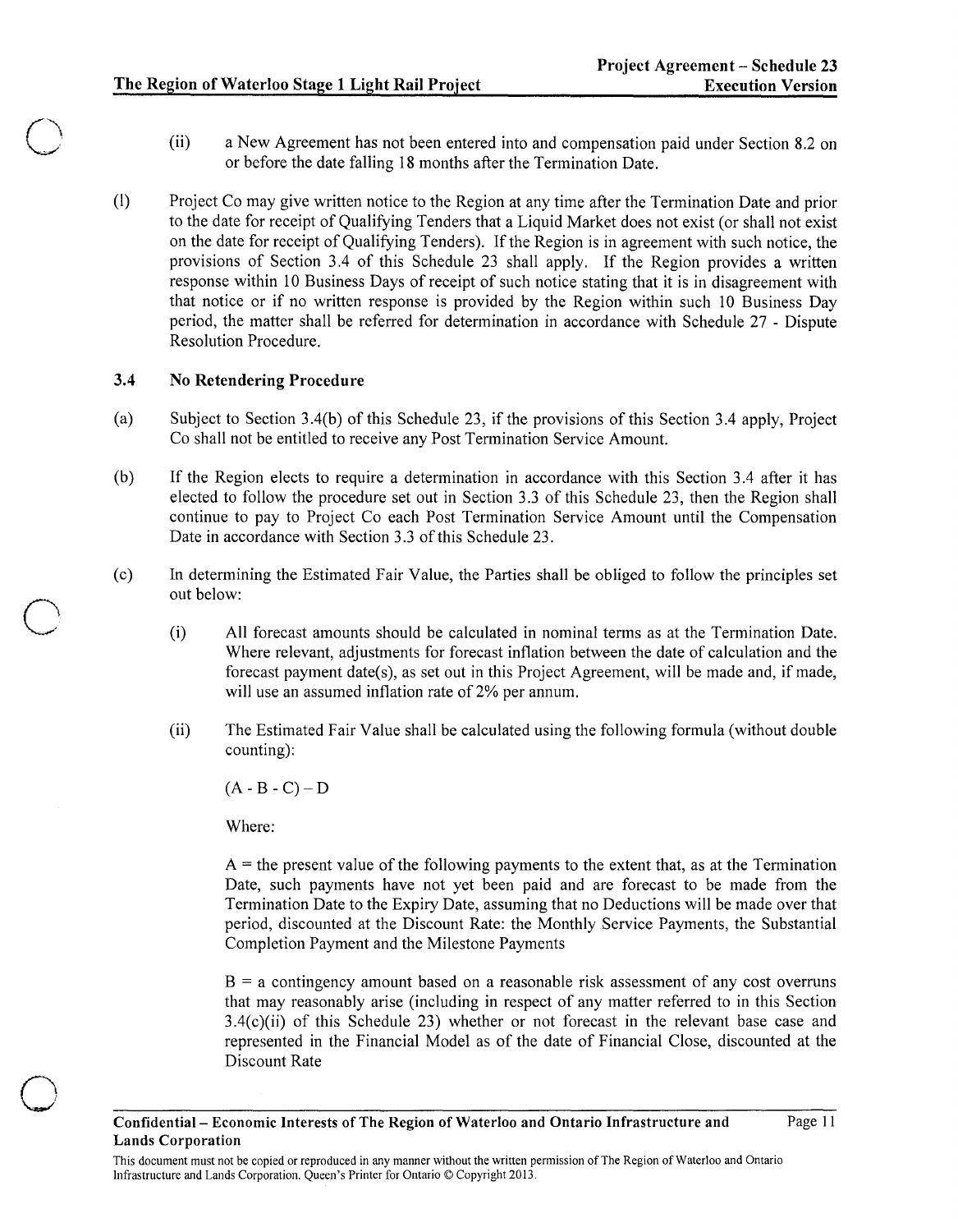$C =$  the present value of the costs of obtaining or performing the Maintenance and Rehabilitation Services and the Operations Services reasonably forecast to be incurred by the Region from the Tennination Date to the Expiry Date to the standard required, discounted at the Discount Rate

 $D =$  any rectification costs (including Rectification Costs) reasonably required to deliver the Project Operations to the standard required, including, if applicable, to complete the Design and Construction Works and Public Infrastructure Works, any costs reasonably forecast to be incurred by the Region for up-front finance fees and related costs (excluding principal and interest payments) that would not arise at the time or in the future had the termination not occurred, and any other additional operating costs required to restore operating services standards less (to the extent that such sums are included in any calculation of rectification costs (including Rectification Costs) for the purposes of this item D), the aggregate of:

- (A) any insurance proceeds received or which will be received pursuant to policies maintained in accordance with Schedule 25 - Insurance and Performance Security Requirements; and
- (B) amounts payable by the Region in respect of Capital Expenditures under this Project Agreement which have not been paid,

discounted at the Discount Rate.

- (iii) The amount of  $(A - B - C)$  as defined in Section 3.4(c)(ii) of this Schedule 23 shall be no greater than the Non-Default Termination Sum.
- (iv) All costs referred to in Section 3A(c)(ii) of this Schedule 23 are to be forecast at a level that will deliver the Maintenance and Rehabilitation Services, the Operations Services and other Project Operations to the standards required by this Project Agreement and to achieve the full Monthly Service Payments (without Deductions).
- (v) The calculation will take into consideration the obligations of the Parties with respect to allowances and payments under this Project Agreement.
- (d) If the Parties cannot agree on the Estimated Fair Value, then the Estimated Fair Value shall be determined in accordance with Schedule 27 - Dispute Resolution Procedure.
- (e) The Region shall pay the Adjusted Estimated Fair Value in accordance with Section 8 of this Schedule 23.

### 4. CONSEQUENCES OF NON-DEFAULT TERMINATION AND TERMINATION BY REGION FOR RELIEF EVENT

### 4.1 Consequences

(a) If the Region terminates this Project Agreement pursuant to Section 47.1 of this Project Agreement or if either Party terminates this Project Agreement pursuant to Section 47.2 of this Project Agreement, the Region shall pay to Project Co the Non-Default Termination Sum.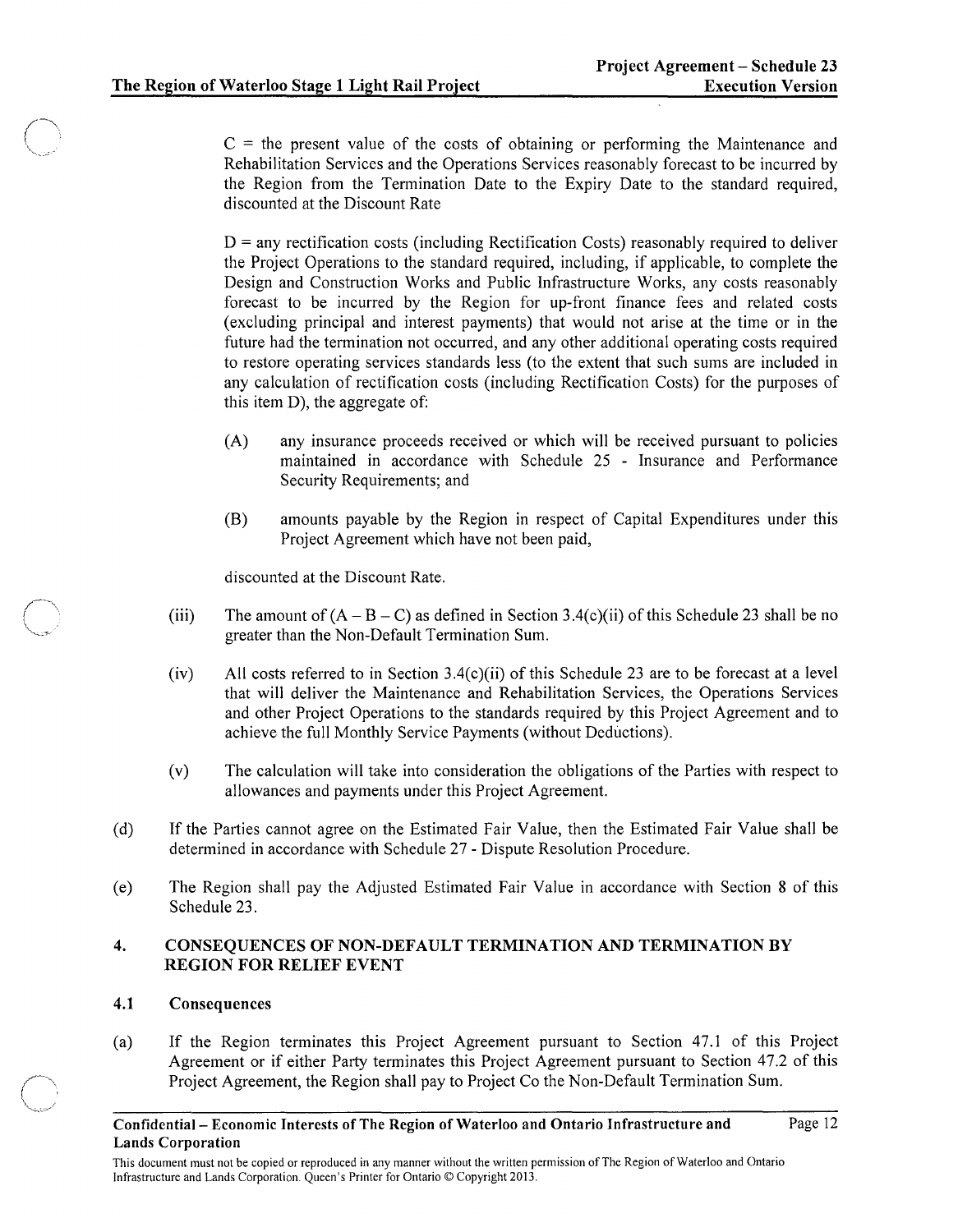- (b) The "Non-Default Termination Sum" shall be an amount equal to the aggregate of:
	- (i) the Senior Debt Amount and the Senior Debt Makewhole;
	- (ii) the Junior Debt Amount;

 $\{+++\}$  $\cdots$  .

- (iii) any amount payable by the Region to Project Co in accordance with Sections 43.2(b) and 44.2(b) of this Project Agreement;
- (iv) the Employee Termination Payments and the Subcontractor Losses (but excluding therefrom any claims for loss of profit); and
- (v) an amount equal to the Equity Capital as at Financial Close, less all dividends and other Distributions paid on or made in respect of the Equity Capital on or before the Termination Date, provided that where such amount is negative, it shall be deemed instead to be zero;

LESS, the aggregate (without double counting) of the following, to the extent it is a positive amount:

- (vi) all credit balances on any bank accounts held by or on behalf of Project Co on the Termination Date and the value of any insurance proceeds due to Project Co or to which Project Co would have been entitled had insurance been maintained in accordance with the requirements of this Project Agreement (save where such insurance proceeds are to be applied in reinstatement, restoration or replacement, or, in the case of third party legal liability, in satisfaction of the claim, demand, proceeding or liability or where the Region is required to procure insurances and to make proceeds available to Project Co under this Project Agreement and it has failed to do so) or sums due and payable from third parties other than sums wholly unrelated to the Project Operations, the Project and this Project Agreement (but only when received from third parties) but excluding any claims under any Subcontracts or claims against other third parties which have not been determined or have been determined but not yet paid, provided that, in such case, Project Co shall assign any such rights and claims under the Subcontracts or claims against other third parties (other than claims against other third parties wholly unrelated to the Project Operations, the Project and this Project Agreement) to the Region and, at no additional cost to Project Co, give the Region reasonable assistance in prosecuting such claims; and
- (vii) to the extent realized before the Invoice Date, the market value of any other assets and rights of Project Co (other than those transferred to the Region pursuant to this Project Agreement) less liabilities of Project Co properly incurred in carrying out its obligations under this Project Agreement as at the Termination Date, provided that no account should be taken of any liabilities and obligations of Project Co arising out of:
	- (A) agreements or arrangements entered into by Project Co to the extent that such agreements or arrangements were not entered into in connection with Project Co's obligations in relation to the Project; or
	- (B) agreements or arrangements entered into by Project Co other than in the ordinary course of business and on commercial arm's length terms, save to the extent that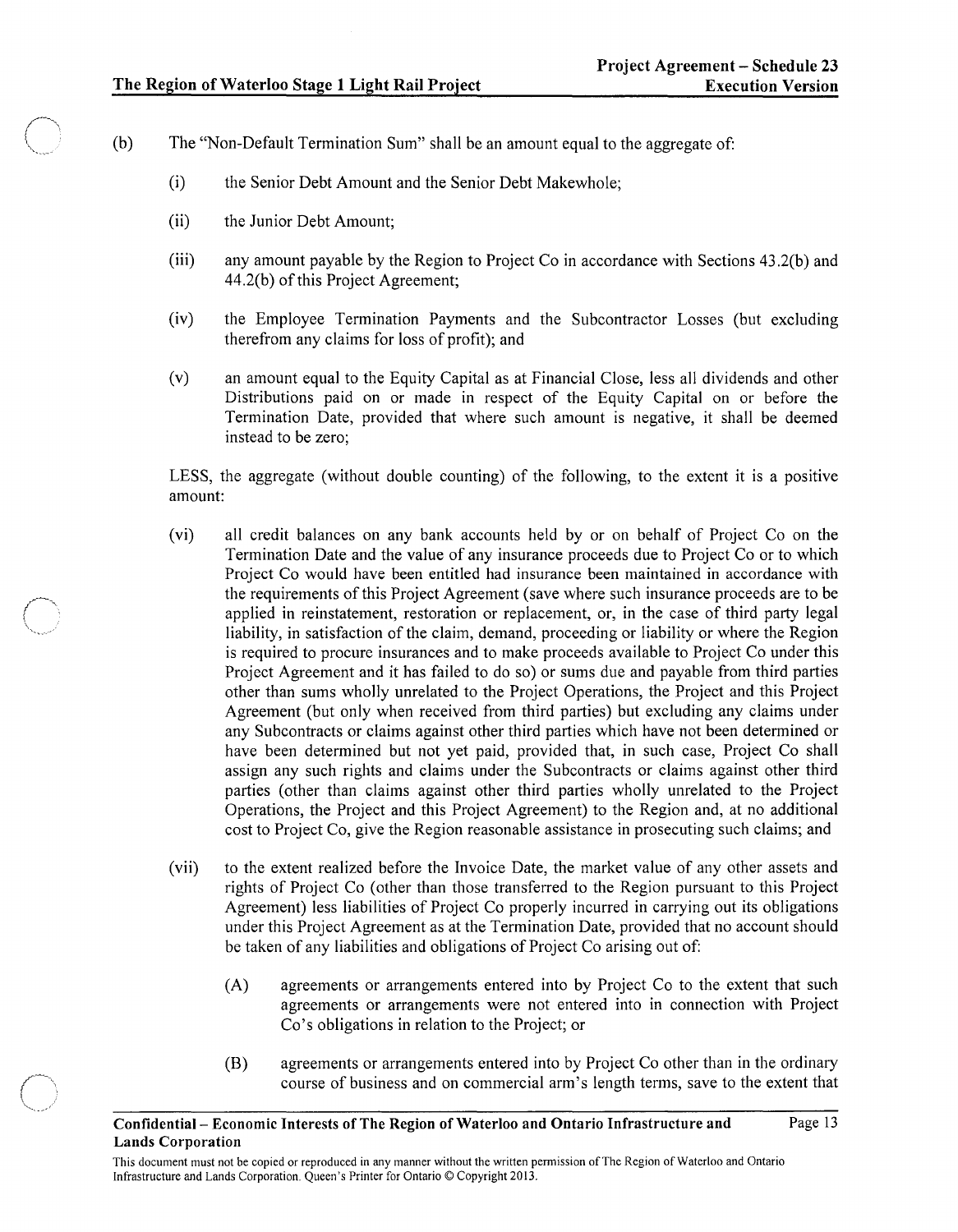liabilities and obligations would have arisen if such agreements or arrangements had been entered into in the ordinary course of business and on commercial arm's length terms; and

(viii) amounts which the Region is entitled to set off pursuant to Section  $34.12(a)(i)$  of this Project Agreement,

provided that the Non-Default Termination Sum shall never be less than the aggregate of the Senior Debt Amount, the Senior Debt Makewhole and the Junior Debt Amount.

- (c) To the extent that such assets and rights referred to in Section 4.1(b)(vii) of this Schedule 23 are not realized and applied pursuant thereto, Project Co shall, on payment of the Non-Default Termination Sum, assign such assets and rights to the Region.
- (d) The Region shall pay the Non-Default Termination Sum in accordance with Section 8 of this Schedule 23.

#### 5. CONSEQUENCES OF TERMINATION FOR PROHIBITED ACTS

#### 5.1 Consequences

 $\sqrt{2}$  $\qquad \qquad$ 

- (a) If the Region terminates this Project Agreement as a result of a Project Co Event of Default for failing to comply with Section 60 of this Project Agreement, the Region shall pay to Project Co the Prohibited Acts Termination Sum.
- (b) The "Prohibited Acts Termination Sum" shall be an amount equal to the aggregate of:
	- (i) the Senior Debt Amount and the Senior Debt Makewhole;
	- (ii) any amount payable by the Region to Project Co in accordance with Sections 43.2(b) and 44.2(b) of this Project Agreement; and
	- (iii) the following amounts calculated in respect of the Construction Contractor, if the Construction Contractor is not responsible for a Prohibited Act, and the OM&R Contractor (or, as applicable any Maintenance and Rehabilitation Contractor, if the Maintenance and Rehabilitation Contractor is not responsible for a Prohibited Act, and any Operations Contractor, if the Operations Contractor is not responsible for a Prohibited Act), and which Project Co can demonstrate will be paid directly to such persons:
		- (A) the Employee Termination Payments; and
		- (B) as applicable, the Construction Contractor's and the OM&R Contractor's (or, as applicable, any Maintenance and Rehabilitation Contractor's and any Operations Contractor's) out-of-pocket costs incurred as a direct result of termination of this Project Agreement (excluding any breakage fees and overhead and profit of the Construction Contractor and the OM&R Contractor (and, as applicable, any Maintenance and Rehabilitation Contractor and any Operations Contractor), as applicable);

This document must not be copied or reproduced in any manner without the written permission of The Region of Waterloo and Ontario Infrastructure and Lands Corporation. Queen's Printer for Ontario © Copyright 2013.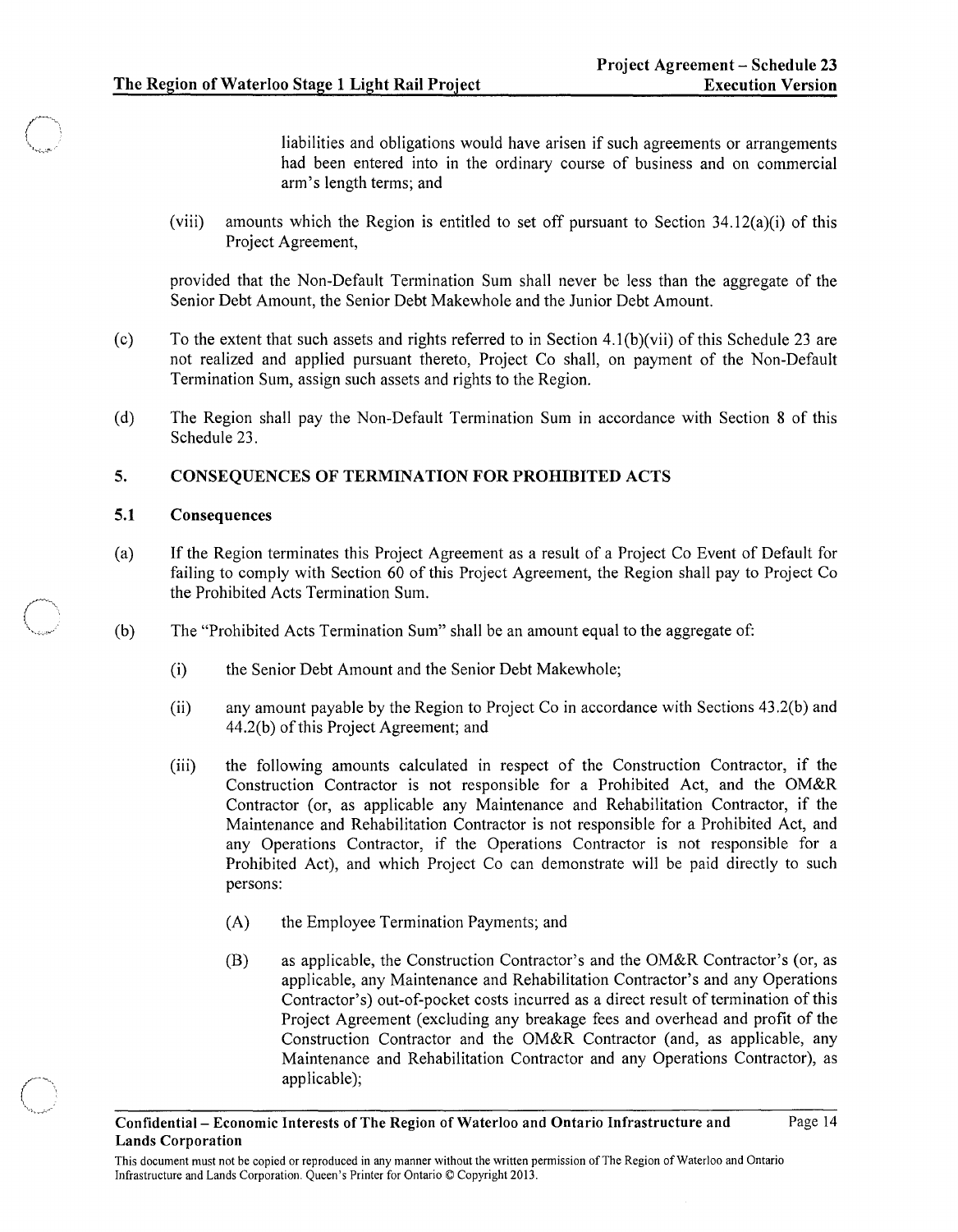LESS, the aggregate (without double counting) of the following, to the extent it is a positive amount:

- (iv) all credit balances on any bank accounts held by or on behalf of Project Co on the Termination Date and the value of any insurance proceeds due to Project Co or to which Project Co would have been entitled had insurance been maintained in accordance with the requirements of this Project Agreement (save where such insurance proceeds are to be applied in reinstatement, restoration or replacement, or, in the case of third party legal liability, in satisfaction of the claim, demand, proceeding or liability or where the Region is required to procure insurances and to make proceeds available to Project Co under this Project Agreement and it has failed to do so) or sums due and payable from third parties other than sums wholly unrelated to the Project Operations, the Project and this Project Agreement (but only when received from third parties) but excluding any claims under any Subcontracts or claims against other third parties which have not been determined or have been determined but not yet paid, provided that, in such case, Project Co shall assign any such rights and claims under the Subcontracts or claims against other third parties (other than claims against other third parties wholly unrelated to the Project Operations, the Project and this Project Agreement) to the Region and, at no additional cost to Project Co, give the Region reasonable assistance in prosecuting such claims;
- (v) to the extent realized before the Invoice Date, the market value of any other assets and rights of Project Co (other than those transferred to the Region pursuant to this Project Agreement) less liabilities of Project Co properly incurred in carrying out its obligations under this Project Agreement as at the Termination Date, provided that no account should be taken of any liabilities and obligations of Project Co arising out of:
	- (A) agreements or arrangements entered into by Project Co to the extent that such agreements or arrangements were not entered into in connection with Project Co's obligations in relation to the Project; or
	- (B) agreements or arrangements entered into by Project Co other than in the ordinary course of business and on commercial arm's length terms, save to the extent that liabilities and obligations would have arisen if such agreements or arrangements had been entered into in the ordinary course of business and on commercial arm's length terms; and
- (vi) amounts which the Region is entitled to set off pursuant to Section  $34.12(a)(i)$  of this Project Agreement, provided that the Region shall only set off amounts which are due to the Region by Project Co pursuant to the terms of this Project Agreement if and to the extent the Prohibited Acts Termination Sum exceeds the Senior Debt Amount.
- (c) To the extent that such assets and rights referred to in Section  $5.1(b)(v)$  of this Schedule 23 are not realized and applied pursuant thereto, Project Co shall, on payment of the Prohibited Acts Termination Sum, assign such assets and rights to the Region.
- (d) The Region shall pay the Prohibited Acts Termination Sum in accordance with Section 8 of this Schedule 23.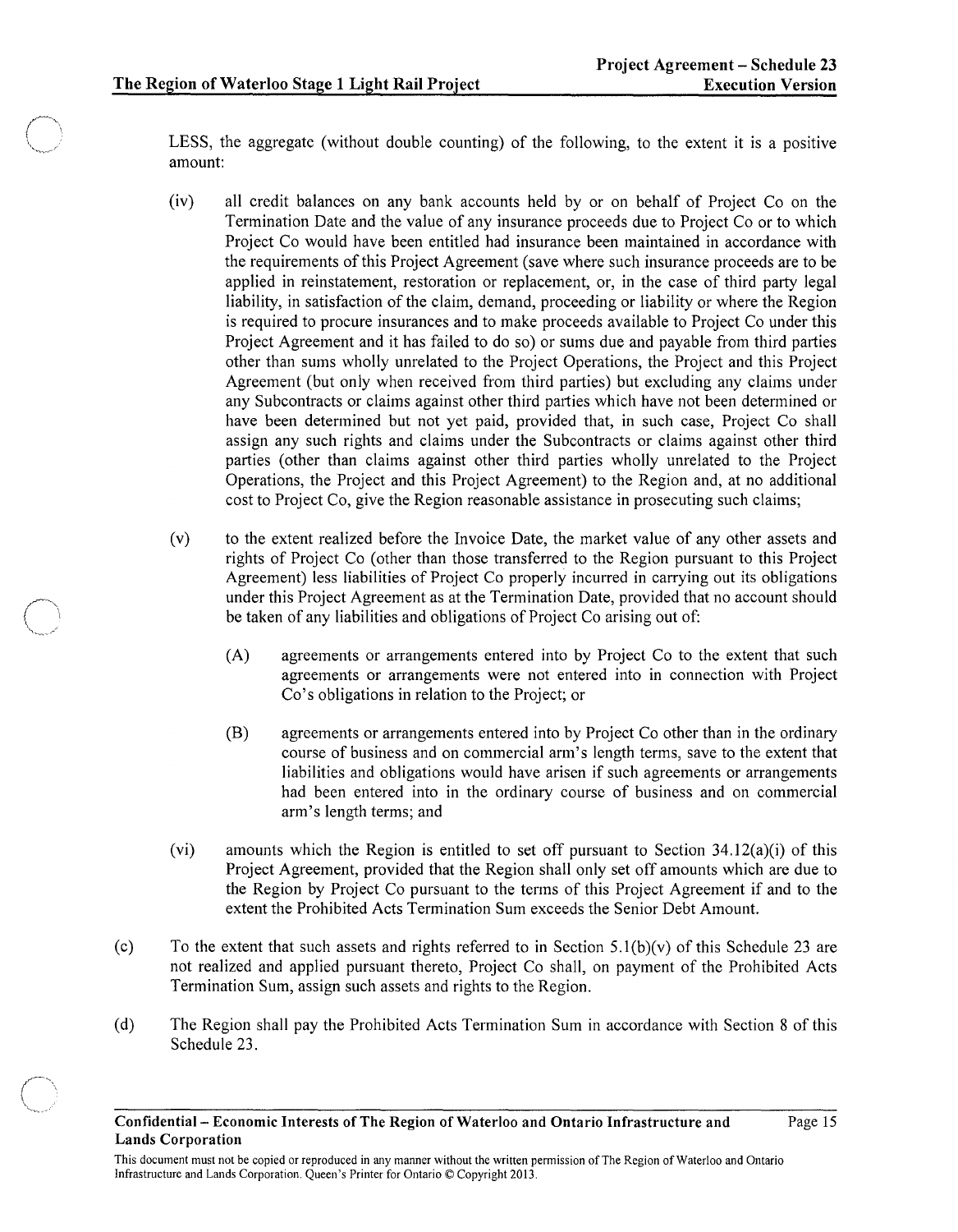# 6. CONSEQUENCES OF TERMINATION FOR BREACH OF REFINANCING

## 6.1 Consequences

o

o

- (a) If the Region terminates this Project Agreement as a result of a Project Co Event of Default for failing to comply with Section 7.3 of this Project Agreement or Schedule 28 - Refinancing or the Lender assigns, transfers or otherwise disposes of any right, title or interest it may have in, or obligations it may have pursuant to, the Security Documents in breach of the Lenders' Direct Agreement, the Region shall pay to Project Co a termination sum equivalent to, and calculated in accordance with Sections 5.1(b)(i), (ii), (iii), (iv) and (v) of this Schedule 23, less amounts which the Region is entitled to set off pursuant to Section  $34.12(a)(i)$  of this Project Agreement.
- (b) The Region shall pay such termination sum in accordance with Section 8 of this Schedule 23.

# 7. CONSEQUENCES OF TERMINATION BY PROJECT CO FOR RELIEF EVENT

## 7.1 Consequences

- (a) If Project Co terminates this Project Agreement pursuant to Section 47.1 of this Project Agreement, the Region shall pay to Project Co a termination sum equivalent to the greater of (i) an amount calculated and payable in accordance with, the Prohibited Acts Termination Sum; and (ii) the Adjusted Estimated Fair Value calculated in accordance with this Schedule 23.
- (b) The Region shall pay such termination sum in accordance with Section 8.1 or 8.3 of this Schedule 23, as applicable.

# 8. GENERAL

# 8.1 Payment and Interest Following Non-Project Co Default Termination

- (a) In respect of the termination payments to be made pursuant to any of Sections 2, 4, 5, 6 or 7 of this Schedule 23, as soon as practicable after, and, in any event, within 30 days after, the Termination Date, Project Co shall give to the Region an invoice for the relevant termination sum and sufficient supporting evidence, reasonably satisfactory to the Region, justifying the amount of the relevant termination sum including a detailed breakdown of each of the individual items comprising such sum.
- (b) The Region shall pay to Project Co:
	- (i) the relevant termination sum within 60 days after the Invoice Date; and
	- (ii) Region shall indemnify Project Co as provided in Section 56.2(c) of this Project Agreement in respect of any damages suffered or incurred as a result of the relevant termination sum (or any part of such sum that remains outstanding) not being received on the Termination Date:
		- (A) in an amount equivalent to the No Default Payment Compensation Amount for the period from (but excluding) the Termination Date to (and including) the date which is 60 days after the Invoice Date; and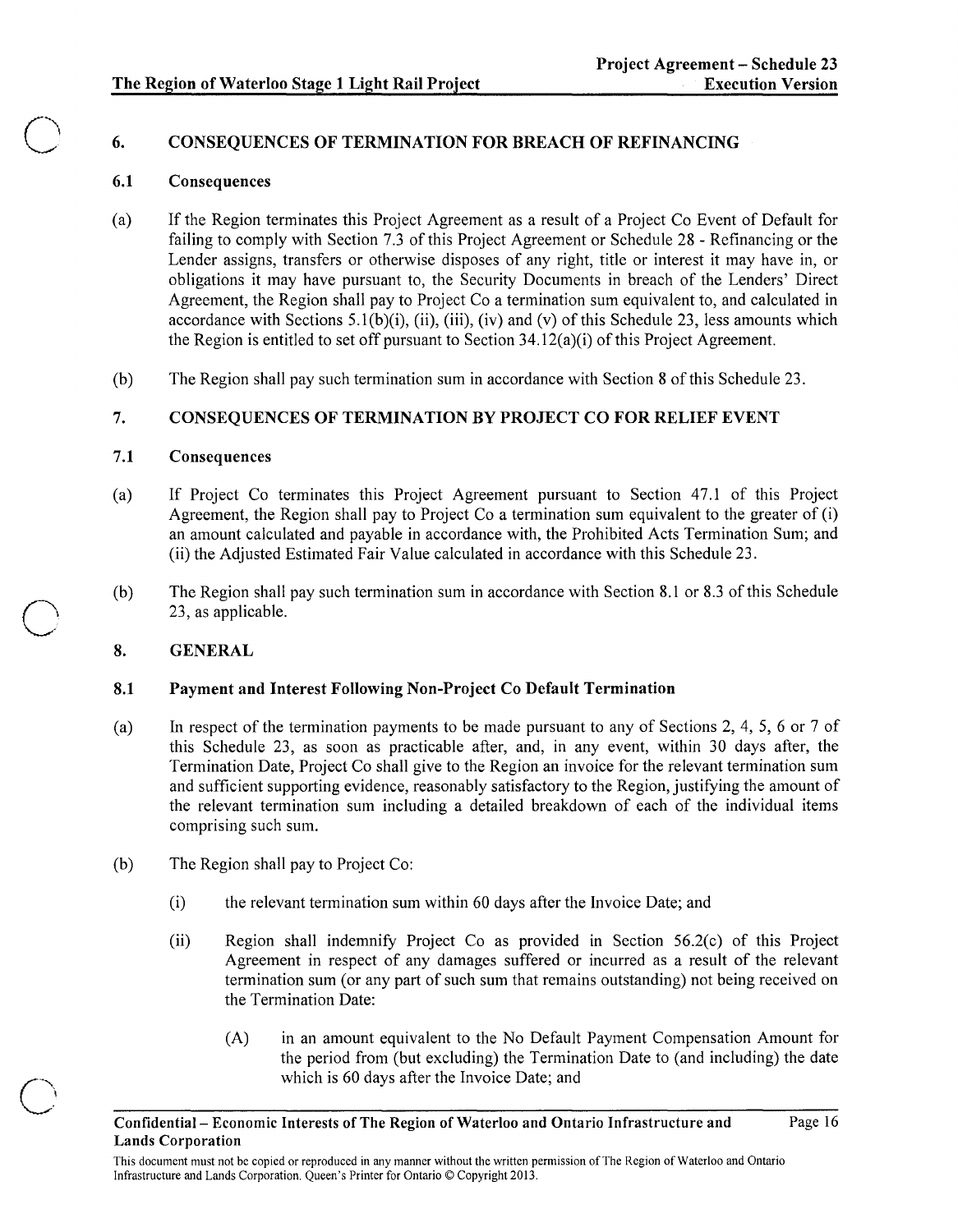$\bigcap$ 

 $\overline{\phantom{a}}$ 

- (B) thereafter, in an amount equivalent to the Payment Compensation Amount until the date of payment.
- (c) In respect of the termination payments to be made pursuant to any of Sections 4, 5, 6 or 7 of this Schedule 23, if the applicable termination sum is negative, the Region shall have no obligation to make any payment to Project Co and Project Co shall also thereafter indemnify the Region as provided in Section 56.1(e) of this Project Agreement in respect of any damages suffered or incurred on such amount on the basis that the due date for the payment of the negative termination sum amount was the date 60 days after the Invoice Date until the date of payment in an amount equivalent to the Payment Compensation Amount.
- (d) In respect of any termination payments to be made by Region pursuant to this Schedule 23, Project Co acknowledges and agrees that any such payment constitutes by the Region to Project Co in satisfaction of any trust obligation of the Region with respect to such payments under Section 7 of the CLA pursuant to Section 10 of the CLA.

### 8.2 Payment and Interest Following Project Co Default - Retendering Procedure

- (a) Following the retendering procedure set out in Section 3.3 of this Schedule 23, the Region shall pay to Project Co the Adjusted Highest Qualifying Tender Price no later than the date falling 30 days after the later of:
	- (i) the date on which the Region enters into the New Agreement with the New Project Co; and
	- (ii) if Project Co has, pursuant to Section 3.3(i) of this Schedule 23, referred a Dispute relating to the Adjusted Highest Qualifying Tender Price to be resolved in accordance with Schedule 27 - Dispute Resolution Procedure, the date on which the Dispute is finally determined, provided that the Region shall pay the undisputed amount on the date referred to in Section 8.2(a)(i) of this Schedule 23,

and the Region shall indemnify Project Co as provided in Section 56.2(c) of this Project Agreement on the Adjusted Highest Qualifying Tender Price on the basis that the due date for the payment of the Adjusted Highest Qualifying Tender Price was the date on which the Region enters into the New Agreement with the New Project Co:

- (i) in an amount equivalent to the No Default Payment Compensation Amount from the due date up to (and including) the date following 30 days from after the later of the dates determined under Section 8.2(a)(i) and (ii) above (and for clarity, on such portions of the Adjusted Highest Qualifying Tender Price in the circumstance described in paragraph (ii) above); and
- (ii) thereafter, in an amount equivalent to the Payment Compensation Amount until the date of payment.
- (b) If the Adjusted Highest Qualifying Tender Price is negative, the Region shall have no obligation to make any payment to Project Co and Project Co shall, on the date of the New Agreement, pay the Region the amount by which such termination sum is negative, failing which Project Co shall also thereafter indemnify the Region as provided in Section 56.I(e) of this Project Agreement in